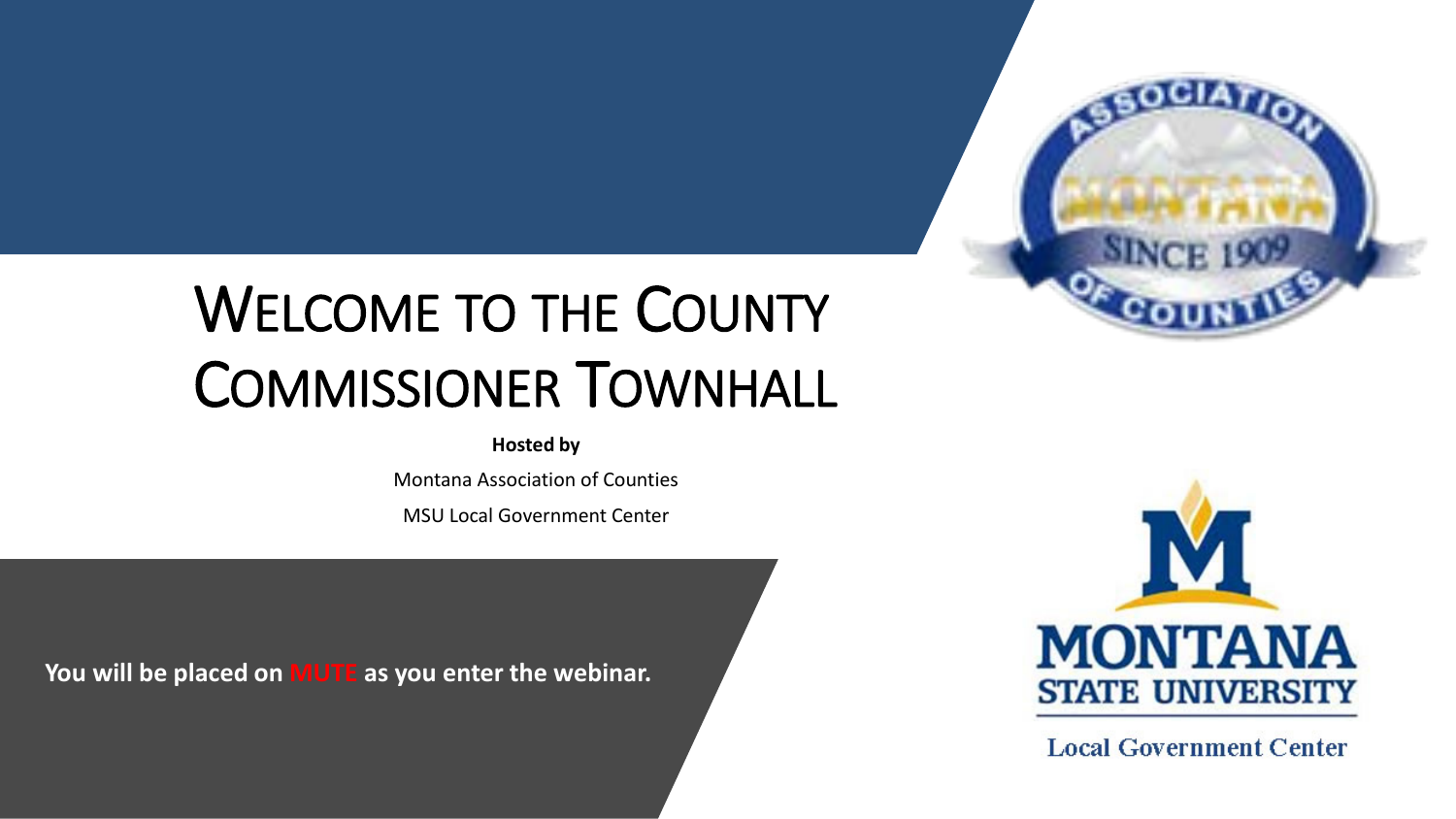### We are in an unprecedented time

• No clear operational "road map"

• This is an opportunity to share and learn from the each other

- What is working well?
- What would you do differently?
- What pitfalls have you learned to avoid?
- What strategies have you used to get things done while complying with the law and constitution?
- If you made mistakes, how did you correct them?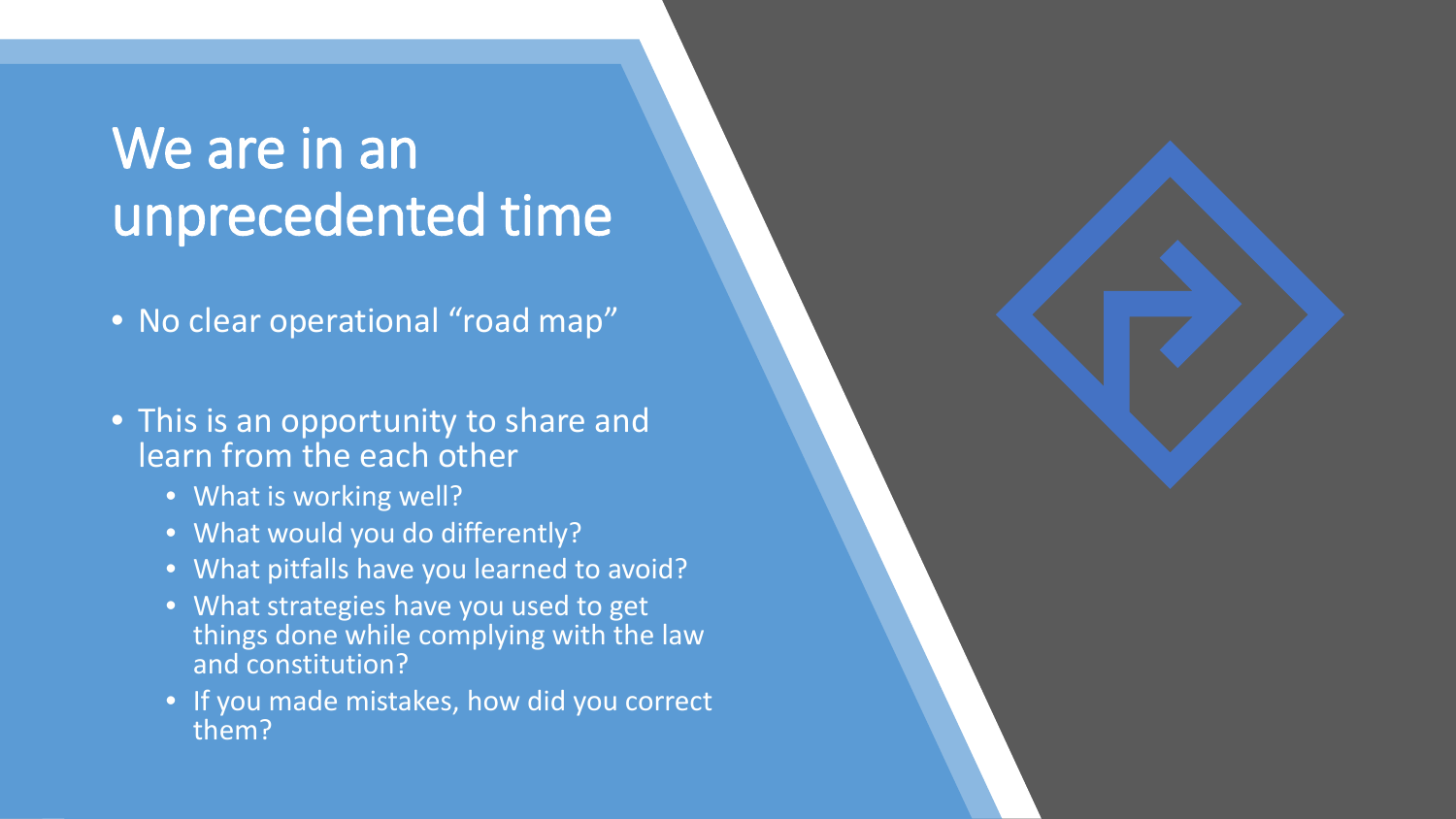### This session's focus is on **Communication**

- Identify "Best Practices" when communicating with:
	- Public in general
	- Public meetings specifically
	- Emergency Response Team/Emergency Operations Center
	- Public Health Officer and Board of Public Health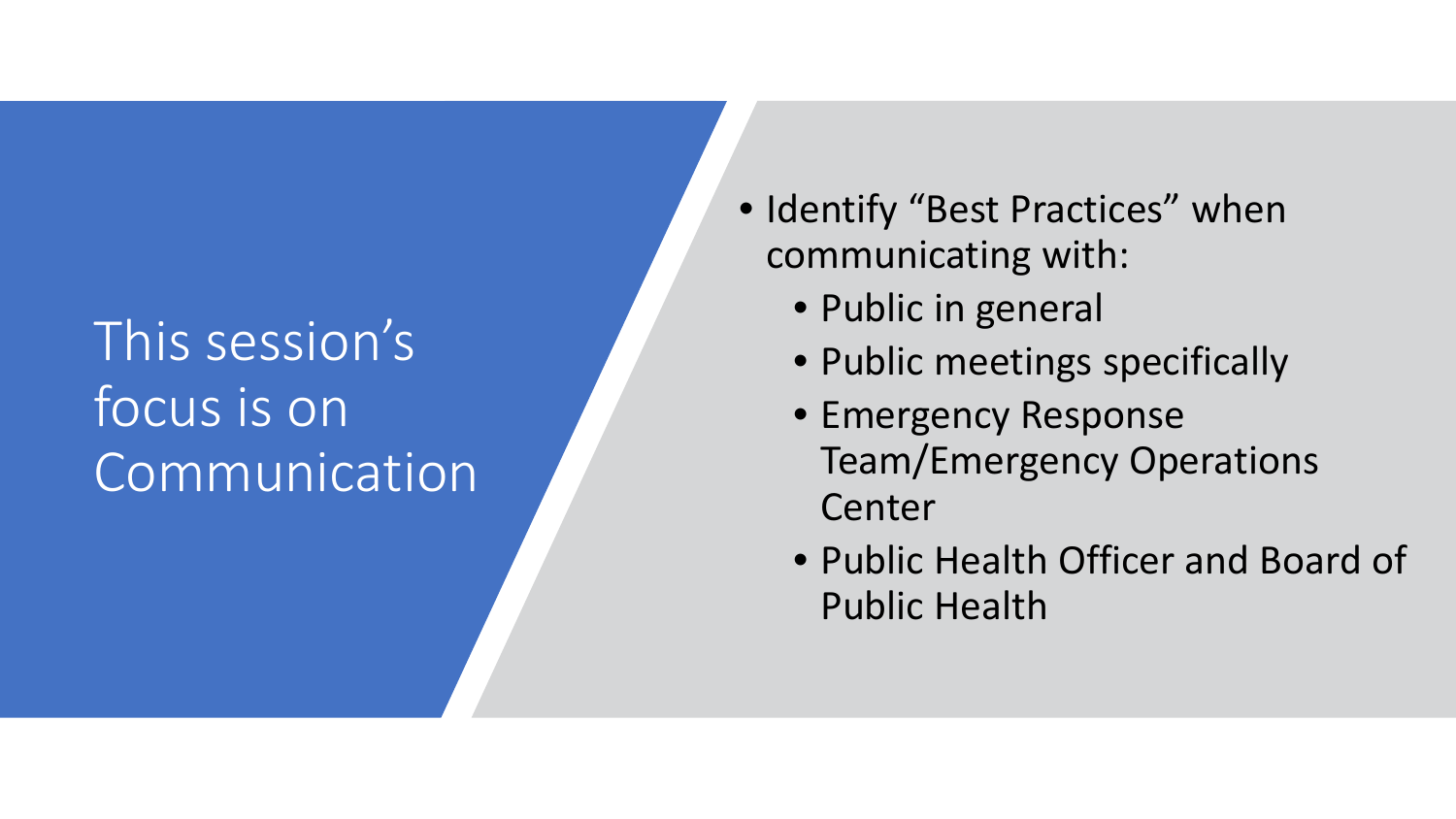## **Communicating** with the Public

• Effective Strategies? • Social Media? • Radio/TV/Newspaper?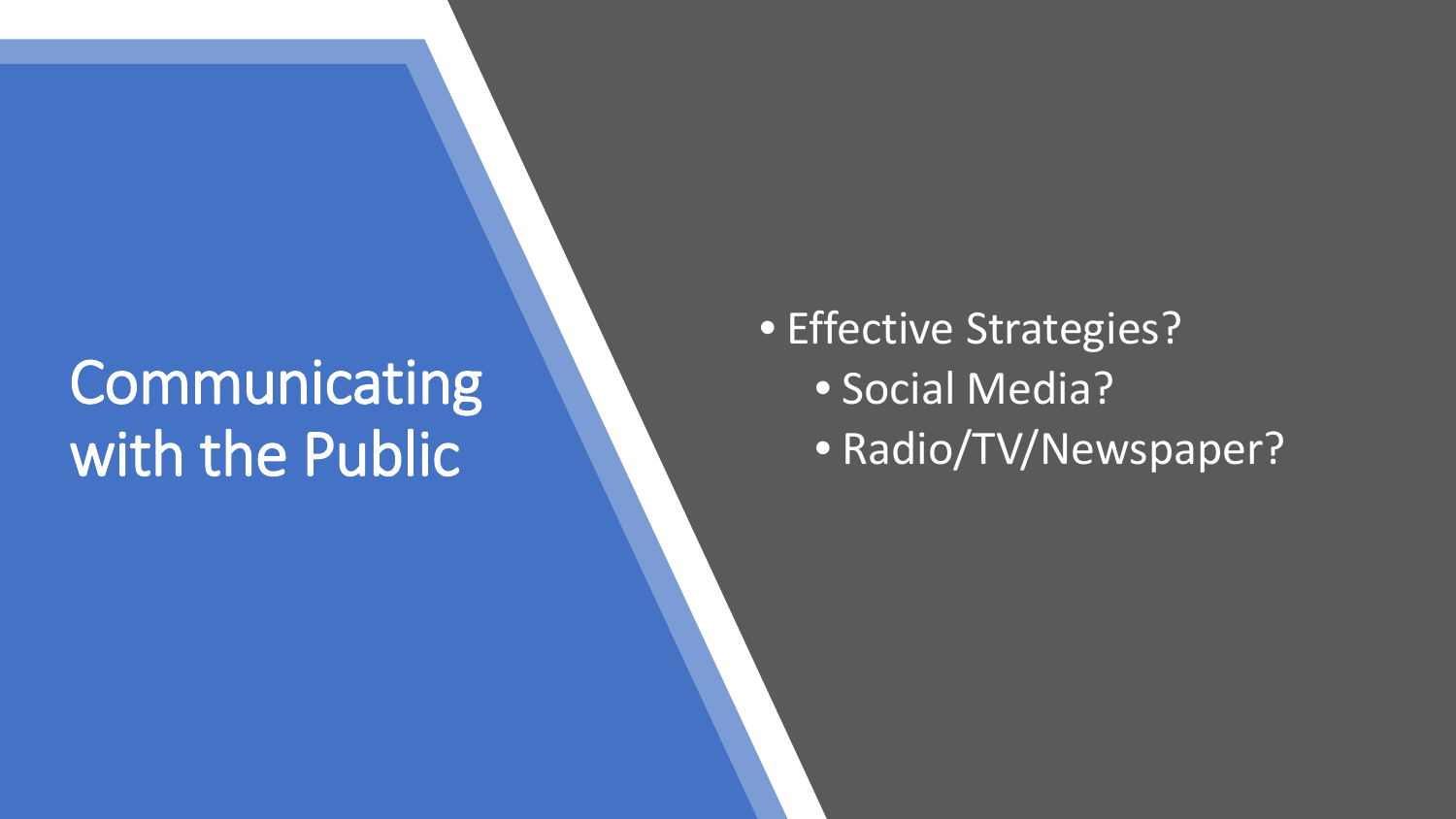# Public meetings

Balance between complying with the Constitution and law while ensuring the public's health, safety and welfare

#### Citizens have a:

". . . . right to examine documents or to observe the deliberations of all public bodies"

Right to a "reasonable opportunity for citizen participation in the operation of the agencies prior to the final decision"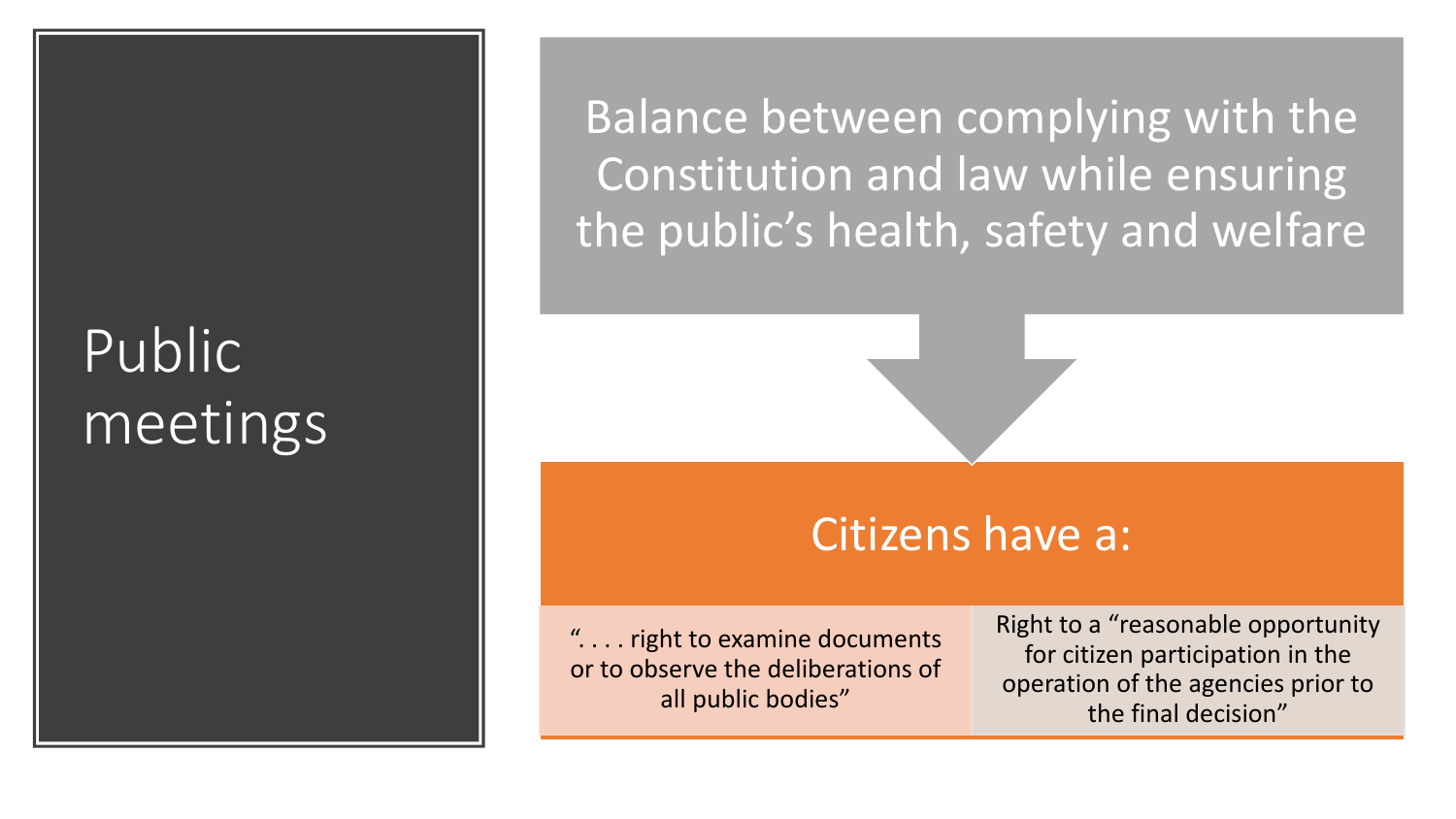### Communication & Coordination

# Disaster Emergency Service Response Team

# Emergency Operations Center